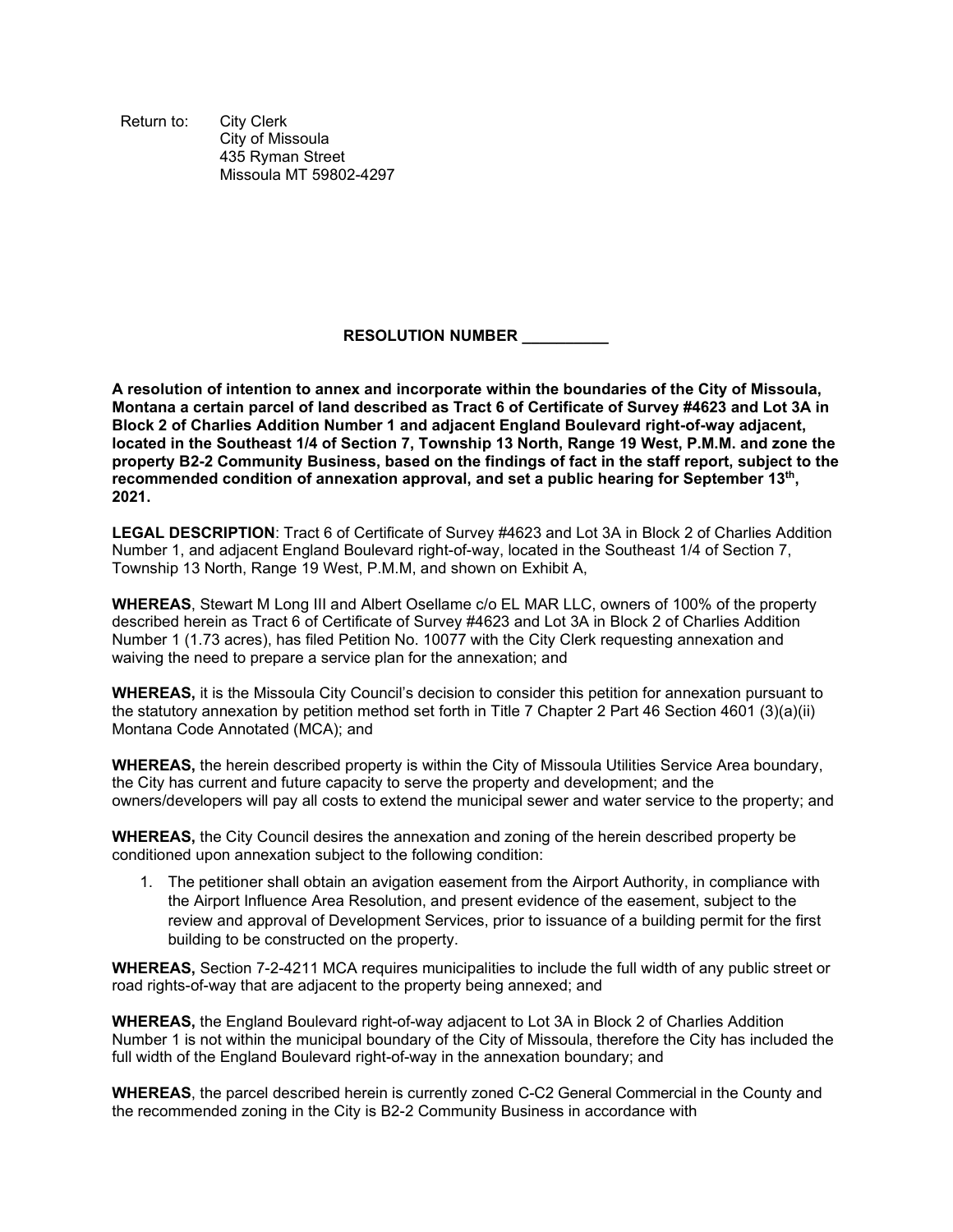MCA 76-2-303(3)(a)(iii) and Missoula Municipal Code criterion 20.85.040(I)(2c), it is the intention of the City of Missoula to annex this property with the recommended city zoning. FURTHER, the parcel is situated adjacent to City Council Ward Area No. 2 and the Captain John Mullan Neighborhood Council District, and it is the intention of the Council to add this parcel to said Ward and Neighborhood Council District; and

**WHEREAS**, in the judgment of the City Council of the City of Missoula, it is deemed to be in the best interest of the City of Missoula, the inhabitants thereof and the current and future inhabitants of the parcel of land described herein, which have petitioned for annexation and are within the urban growth boundary, that the boundaries of the City of Missoula shall be extended to include the same within the corporate limits.

**BE IT FURTHER RESOLVED** that the City shall, pursuant to Section 76-2-303 and 7-1-4127 MCA, publish in the newspaper of general circulation in the City of Missoula, which newspaper is nearest to the said land being considered for annexation, at least once a week for two successive weeks on 8/15/2021 and 8/22/2021, a notice of the public hearing date and that such resolution of intent will appear on the City Council agenda for the meeting scheduled on 8/23/2021 and that the City will receive expressions of approval or disapproval in writing of this proposed alteration of the boundaries of the city and zoning until 5:00 p.m. on 9/20/2021 and that a City Council public hearing shall be held Monday, 9/13/2021 at 6:00 p.m. at the regularly scheduled City Council meeting with final consideration on the resolution at the regularly scheduled City Council meeting Monday, 9/20/2021; and

**BE IT FURTHER RESOLVED** that if the city annexation of any lot(s), parcel(s), block(s) or tract(s) of land annexed into the city pursuant to this city annexation resolution or any provision of this resolution is ever held to be invalid or unconstitutional, the City Council hereby declares that any such decision shall not affect the validity of the annexation of the remaining lot(s), parcel(s), block(s) or tract(s) of land annexed into the city or the remaining provisions of this resolution. The City Council hereby declares that it would have passed this resolution and annexed each lot(s), parcel(s), block(s) or tracts(s) of land into the city as well as each provision of this resolution irrespective of the fact that the annexation of any one or more lot(s), parcel(s), block(s) or tract(s) of land annexed into the city or provision of this resolution may have been declared invalid or unconstitutional, and if for any reason the annexation of any lot(s), parcel(s), block(s), tract(s) of land or any provision of this resolution should be declared invalid or unconstitutional, then the annexation of the remaining lot(s), parcel(s), block(s) or tracts(s) of land and resolution provisions are intended to be and shall be in full force and effect as enacted by the City Council.

**PASSED AND ADOPTED** this 23<sup>rd</sup> day of August, 2021.

**ATTEST: APPROVED:**

Martha L. Rehbein, CMC **Vancouver Contract Contract Contract Contract Contract Contract Contract Contract Contract Contract Contract Contract Contract Contract Contract Contract Contract Contract Contract Contract Contract** City Clerk Mayor

(SEAL)